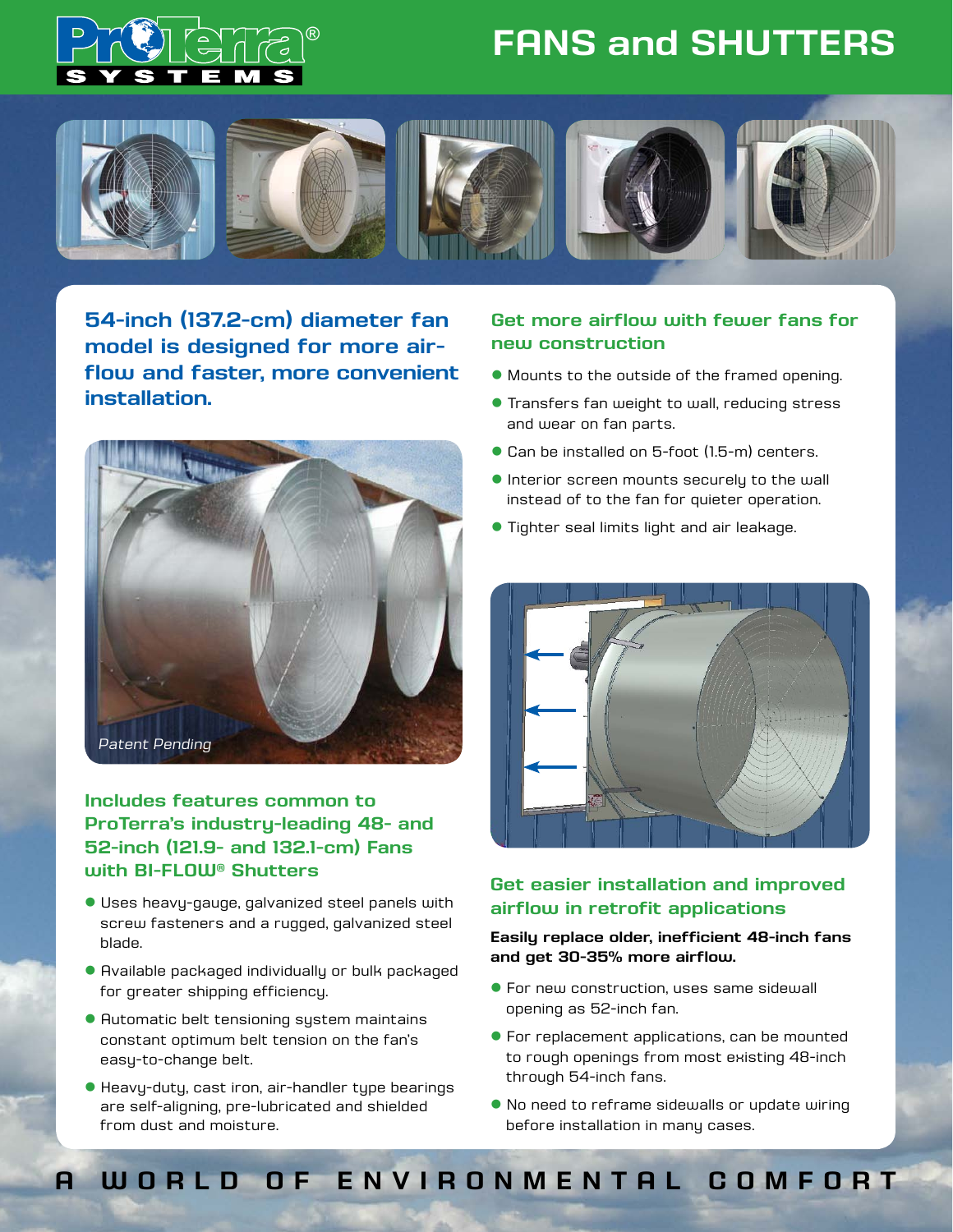# **ProTerra® BI-FLOW® Shutters Deliver Up To 10% More Air**



## **ProTerra's BI-FLOW® Shutter Improves Fan Performance**

- l Delivers up to 10% more air with 75% less opportunity for air to leak through compared to a traditional louver shutter.
- BI-FLOW® Doors do not suffer the typical 12-15% loss of efficiency and air speed typical of dirty louver-style shutters, so air speed is maintained over time.
- **The BI-FLOW® Shutter consists of only two** moving parts for greater reliability and easier cleaning.







*are pushed open as air is exhausted when fan operates.*

*Shutter's unique springs draw the doors closed when the fan is not in operation.*



### **Idler Tensioner Maintains Belt Tension**



*The ProTerra® Idler Tensioner provides smoother operation and maintains constant optimum belt tension.*

## **ProTerra® Louver Shutter Option**

- Belled shutter has a curved, aerodynamic frame with flexible louver edges to help seal the fan's opening.
- Corrosion-proof vinyl construction with a rigid vinyl frame and fiberglass rod louver hinges.
- **C** Louvers are easy to replace and have a smooth, easycare finish for low maintenance.

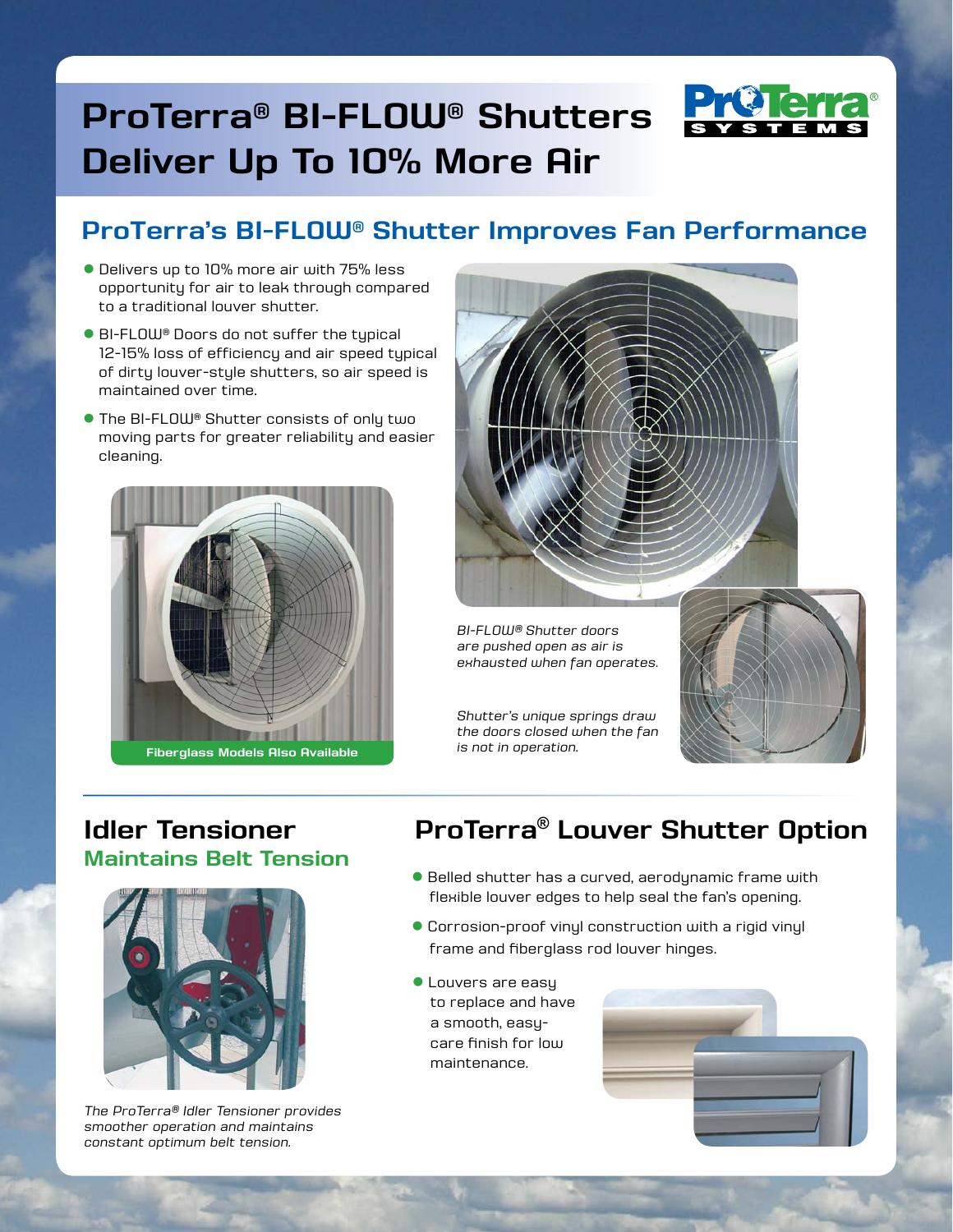

**48- or 52-Inch BI-FLOW® Models**



**36-, 48- or 52-inch Slant-Wall Models**

# **ProTerra® Metal Fans**

### **Performance, features and value.**

### **ProTerra® Metal Cone Fan Features**

- Factory-assembled using heavy-gauge, galvanized steel panels with screw fasteners.
- **Smaller fans have galvanized steel blades,** while the 52-inch (132.1-cm) model has blades made of even heavier gauge galvanized steel.
- **Automatic belt tensioning system uses an** idler arm and pulley to maintain constant optimum belt tension on the fan's easy-tochange belt.
- Heavy-duty, cast iron, air-handler type bearings are self-aligning, pre-lubricated, and include a zerk fitting, as well as being shielded from moisture and dust.





*Box and panel fans also available.*



**52-Inch BI-FLOW® Fans**



**48-Inch Light Control Fans**

## **ProTerra® Fiberglass Fans**

### **One-Piece Cone Improves Air Flow up to 14%; Efficiency up to 21%.**

#### **ProTerra® Fiberglass Cone Fan Features**

- Corrosion-resistant, reinforced-fiberglass housing with aluminum motor mounts and a heavy cast-aluminum blade.
- Backed by ProTerra® Systems' generous extended warranty including limited lifetime coverage for housing and blade, and a bonus year on motors. (See ProTerra® Full Written Warranty for complete warranty details.)
- High CFM and CFM/watt, even under high static pressure.
- Heavy-duty, cast iron, air-handler type bearings are self-aligning, pre-lubricated, and include a zerk fitting, as well as being shielded from moisture and dust.
- Grill simply snaps into impact-resistant, polyethylene, one-piece cone with no fasteners required.

*The ProTerra® 48-inch (121.9-cm) fan is also offered in a lightrestricting version with a black interior housing surface and a black cone.*